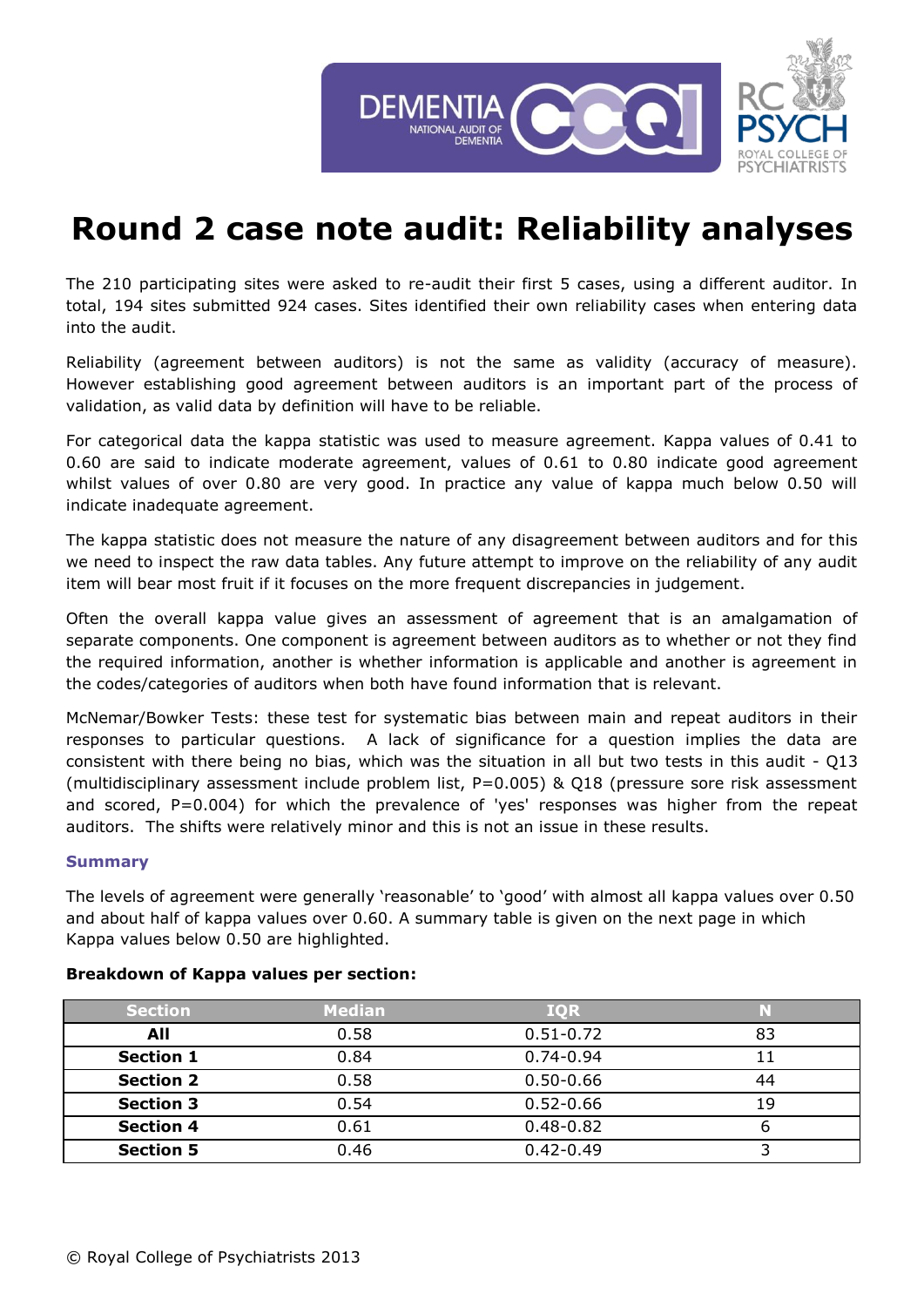There will be a need to exercise caution in particular when performing analyses that correlate one variable with another when one or both variables has less than good inter-auditor reliability associations between them may dilute as a consequence.

## **Overall Kappa value and confidence interval (CI) for each of the case note audit questions (values below 0.50 are highlighted)**

| Question | <b>Variable label</b>                                                                                                               | <b>Overall Kappa</b><br>value | 95% CI for<br><b>Kappa</b> |
|----------|-------------------------------------------------------------------------------------------------------------------------------------|-------------------------------|----------------------------|
|          | <b>SECTION 1: INFORMATION ABOUT THE PATIENT</b>                                                                                     |                               |                            |
| q2       | Gender                                                                                                                              | 0.97                          | $0.95 - 0.99$              |
| q5       | Ward specialty                                                                                                                      | 0.80                          | $0.77 - 0.83$              |
| q3       | Ethnicity (White British, Other, Not documented)                                                                                    | 0.68                          | $0.62 - 0.74$              |
| q4       | First language (English, Other, Not documented)                                                                                     | 0.62                          | $0.56 - 0.69$              |
| q1       | Age group (derived)                                                                                                                 | 0.94                          | $0.92 - 0.96$              |
| q9       | LOS group (derived)                                                                                                                 | 0.94                          | $0.92 - 0.96$              |
| q6       | Did the patient die whilst in hospital?                                                                                             | 0.96                          | 0.94-0.99                  |
| q7       | Did the patient self-discharge from hospital?                                                                                       | 0.75                          | $0.41 - 0.99$              |
| q8       | Was the patient receiving end of life care/on an end of life care<br>pathway?                                                       | 0.91                          | $0.86 - 0.95$              |
| q10      | Please indicate the place in which the person was living or<br>receiving care before admission                                      | 0.84                          | $0.81 - 0.87$              |
| q11      | Please indicate the place in which the person was living or<br>receiving care after discharge                                       | 0.82                          | $0.79 - 0.86$              |
|          | <b>SECTION 2: ASSESSMENT</b>                                                                                                        |                               |                            |
| q12      | Has the patient's mental health history been recorded -<br>dementia or other conditions or symptoms?                                | 0.54                          | $0.42 - 0.65$              |
| q13      | The multidisciplinary assessment includes problem list                                                                              | 0.40                          | $0.30 - 0.49$              |
| q14      | The multidisciplinary assessment includes comorbid conditions                                                                       | 0.44                          | $0.30 - 0.57$              |
| q15      | The assessment includes a record of current medication,<br>including dosage and frequency                                           | 0.64                          | $0.55 - 0.73$              |
| q16      | An assessment of mobility was performed by a healthcare<br>professional                                                             | 0.50                          | $0.43 - 0.58$              |
| q17      | An assessment of nutritional status was performed by a<br>healthcare professional                                                   | 0.58                          | $0.50 - 0.66$              |
| q17a     | The assessment of nutritional status includes recording of BMI<br>(Body Mass Index)/weight                                          | 0.63                          | $0.57 - 0.70$              |
| q18      | Has a formal pressure sore risk assessment been carried out<br>and score recorded?                                                  | 0.49                          | $0.37 - 0.60$              |
| q19      | As part of the multidisciplinary assessment has the patient been<br>asked about any continence needs?                               | 0.51                          | $0.44 - 0.58$              |
| q20      | As part of the multidisciplinary assessment has the patient been<br>asked about the presence of any pain?                           | 0.45                          | $0.38 - 0.53$              |
| q21      | Has an assessment of functioning, using a standardised<br>assessment, been carried out?                                             | 0.57                          | $0.51 - 0.62$              |
| q22      | Has a standardised mental status test been carried out?                                                                             | 0.74                          | $0.70 - 0.78$              |
| q23      | Has an assessment been carried out for recent changes or<br>fluctuation in behaviour that may indicate the presence of<br>delirium? | 0.55                          | $0.50 - 0.60$              |
| q23a     | Has the patient been clinically assessed for delirium by a<br>healthcare professional?                                              | 0.55                          | $0.35 - 0.75$              |
| q24      | Has a need for care assessment by a social worker been<br>identified?                                                               | 0.63                          | $0.59 - 0.67$              |
| q24a     | Has a care assessment by a social worker been requested?                                                                            | 0.71                          | $0.50 - 0.92$              |
| q24b     | Has a care assessment by a social worker been carried out?                                                                          | 0.68                          | $0.57 - 0.79$              |
| q24b1    | Did the assessment include an assessment of support provided<br>to the person 'informally'?                                         | 0.51                          | $0.38 - 0.63$              |
| q24b2    | Did the assessment include a formal care provision assessment?                                                                      | 0.53                          | $0.42 - 0.65$              |
| q24b3    | Did the assessment include a financial support?                                                                                     | 0.60                          | $0.52 - 0.69$              |
| q24b4    | Did the assessment include a home safety?                                                                                           | 0.54                          | $0.45 - 0.63$              |
| q25      | Does the care assessment contain a section dedicated to<br>collecting information from the carer, next of kin or a person           | 0.50                          | $0.44 - 0.55$              |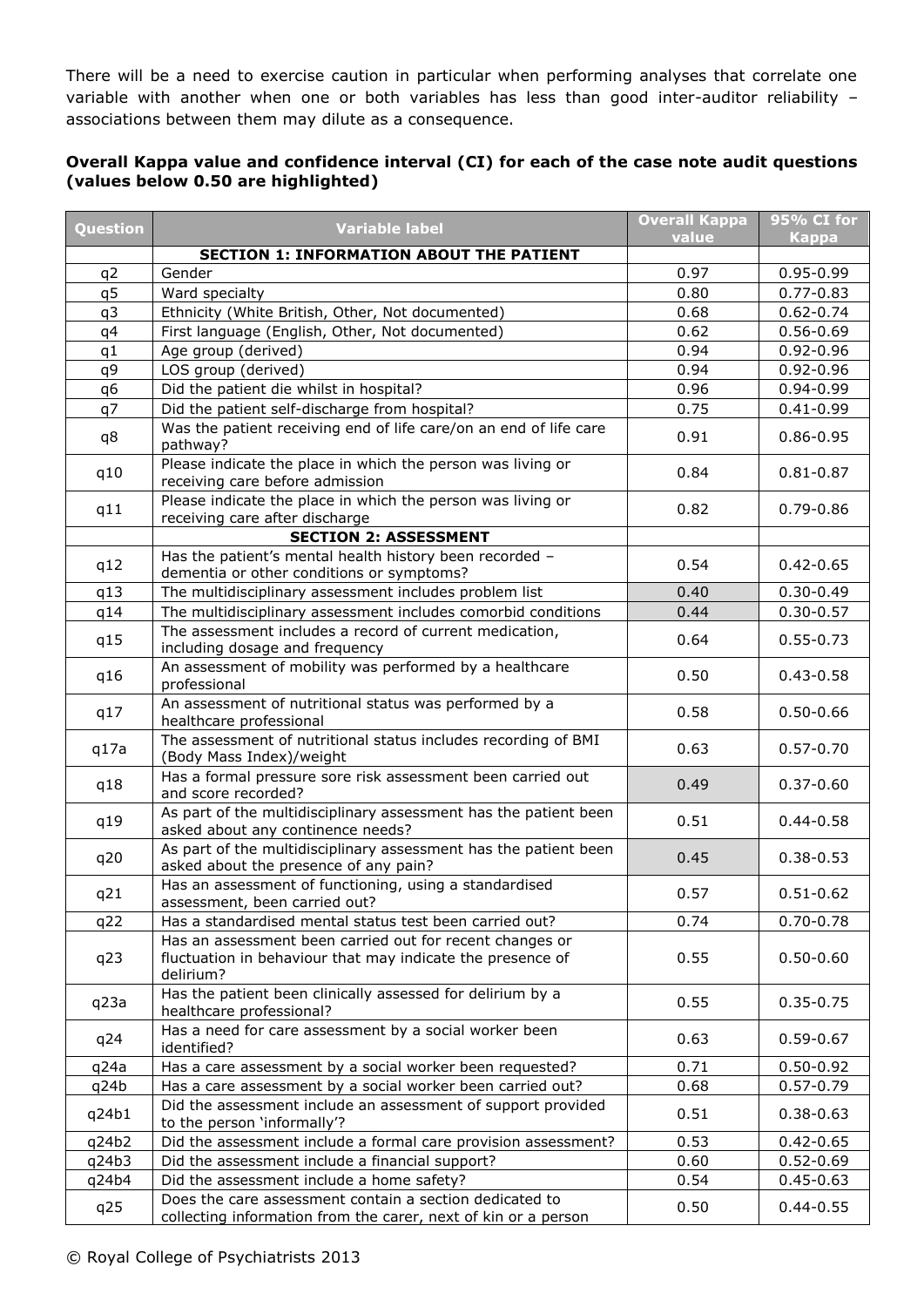|          | who knows the patient well?                                                                                                                         |           |                |
|----------|-----------------------------------------------------------------------------------------------------------------------------------------------------|-----------|----------------|
| q25a     | Has information been collected about the patient regarding<br>personal details, preferences and routines?                                           | 0.66      | $0.58 - 0.74$  |
| q25b     | Has information been collected about the patient regarding<br>reminders or support with personal care?                                              | 0.60      | $0.51 - 0.69$  |
| q25c     | Has information been collected about the patient regarding<br>recurring factors that may cause of exacerbate distress?                              | 0.72      | $0.65 - 0.80$  |
| q25d     | Has information been collected about the patient regarding<br>support or actions that can calm the person if they are agitated?                     | 0.64      | $0.55 - 0.73$  |
| q25e     | Has information been collected about the patient regarding<br>details of life details which aid communication?                                      | 0.62      | $0.54 - 0.70$  |
| q26      | Has information about support on discharge been given to the<br>patient and/or the carer?                                                           | 0.39      | $0.28 - 0.50$  |
| q27      | Has this patient had antipsychotic drugs at any point during<br>admission (whether or not prescribed in the hospital)?                              | 0.85      | $0.81 - 0.89$  |
| q27a     | On admission, was the patient taking antipsychotics due to an<br>existing regular prescription?                                                     | 0.90      | $0.83 - 0.97$  |
| q27b     | Was a PRN prescription for antipsychotics in place for this<br>admission?                                                                           | 0.78      | $0.68 - 0.88$  |
| q27b1    | Was an antipsychotic administered via PRN?                                                                                                          | 0.78      | $0.58 - 0.99$  |
| q27c     | Was a new or additional prescription made for an antipsychotic?                                                                                     | 0.81      | $0.71 - 0.91$  |
| q28      | Was a reason recorded for prescription of antipsychotics?                                                                                           | 0.61      | $0.37 - 0.84$  |
| q28a     | What was the main or primary reason recorded for prescription<br>of antipsychotics?                                                                 | 0.60      | $0.44 - 0.76$  |
| q29      | Was there more than one reason recorded for the prescription of<br>antipsychotics?                                                                  | 0.54      | $0.31 - 0.78$  |
| $q29a_1$ | What are the other reasons recorded for prescription of<br>antipsychotics - Comorbid psychotic disorder                                             | 1.00      |                |
| q29a_2   | What are the other reasons recorded for prescription of<br>antipsychotics - Immediate risk of harm to self/others                                   | 0.54      | $0.08 - 0.99$  |
| $q29a_3$ | What are the other reasons recorded for prescription of<br>antipsychotics - Severe distress not responsive to other<br>intervention                 | 0.45      | $0.15 - 0.99$  |
| q29a_4   | What are the other reasons recorded for prescription of<br>antipsychotics - Need to carry out investigation and/or<br>treatment and/or nursing care | 0.18      | $-0.38 - 0.74$ |
| q29a_5   | What are the other reasons recorded for prescription of<br>antipsychotics - Agitation/anxiety                                                       | 0.50      | $0.08 - 0.92$  |
| q29a_6   | What are the other reasons recorded for prescription of<br>antipsychotics - Aggressive/threatening behaviour                                        | 0.45      | $0.15 - 0.99$  |
| q29a_7   | What are the other reasons recorded for prescription of<br>antipsychotics - Disturbance through noise                                               | <b>NC</b> |                |
| q29a 8   | What are the other reasons recorded for prescription of<br>antipsychotics - Disturbance through wandering, obsessive<br>behaviour, mannerisms, tics | 0.64      | $0.01 - 0.99$  |
| q29a_9   | What are the other reasons recorded for prescription of<br>antipsychotics - Delirium/Hallucinations/delusions                                       | 0.43      | $0.23 - 0.99$  |
| q29a_10  | What are the other reasons recorded for prescription of<br>antipsychotics - End of life                                                             | <b>NC</b> |                |
| q29a_11  | What are the other reasons recorded for prescription of<br>antipsychotics - Depression/low mood                                                     | <b>NC</b> |                |
| q29a_12  | What are the other reasons recorded for prescription of<br>antipsychotics - Other                                                                   | <b>NC</b> |                |
|          | <b>SECTION 3: DISCHARGE</b>                                                                                                                         |           |                |
| q30a     | At the point of discharge the patient's level of cognitive<br>impairment, using a standardised assessment, was summarised<br>and recorded           | 0.67      | $0.60 - 0.74$  |
| q30b     | At the point of discharge the cause of cognitive impairment was<br>summarised and recorded                                                          | 0.52      | $0.46 - 0.59$  |
| q31      | Have there been any symptoms of delirium?                                                                                                           | 0.52      | $0.45 - 0.59$  |
| q31a     | Have the symptoms of delirium been summarised for discharge?                                                                                        | 0.66      | $0.53 - 0.79$  |
| q32      | Have there been any persistent behavioural and psychiatric<br>symptoms of dementia (wandering, aggression, shouting)<br>during this admission?      | 0.71      | $0.65 - 0.77$  |